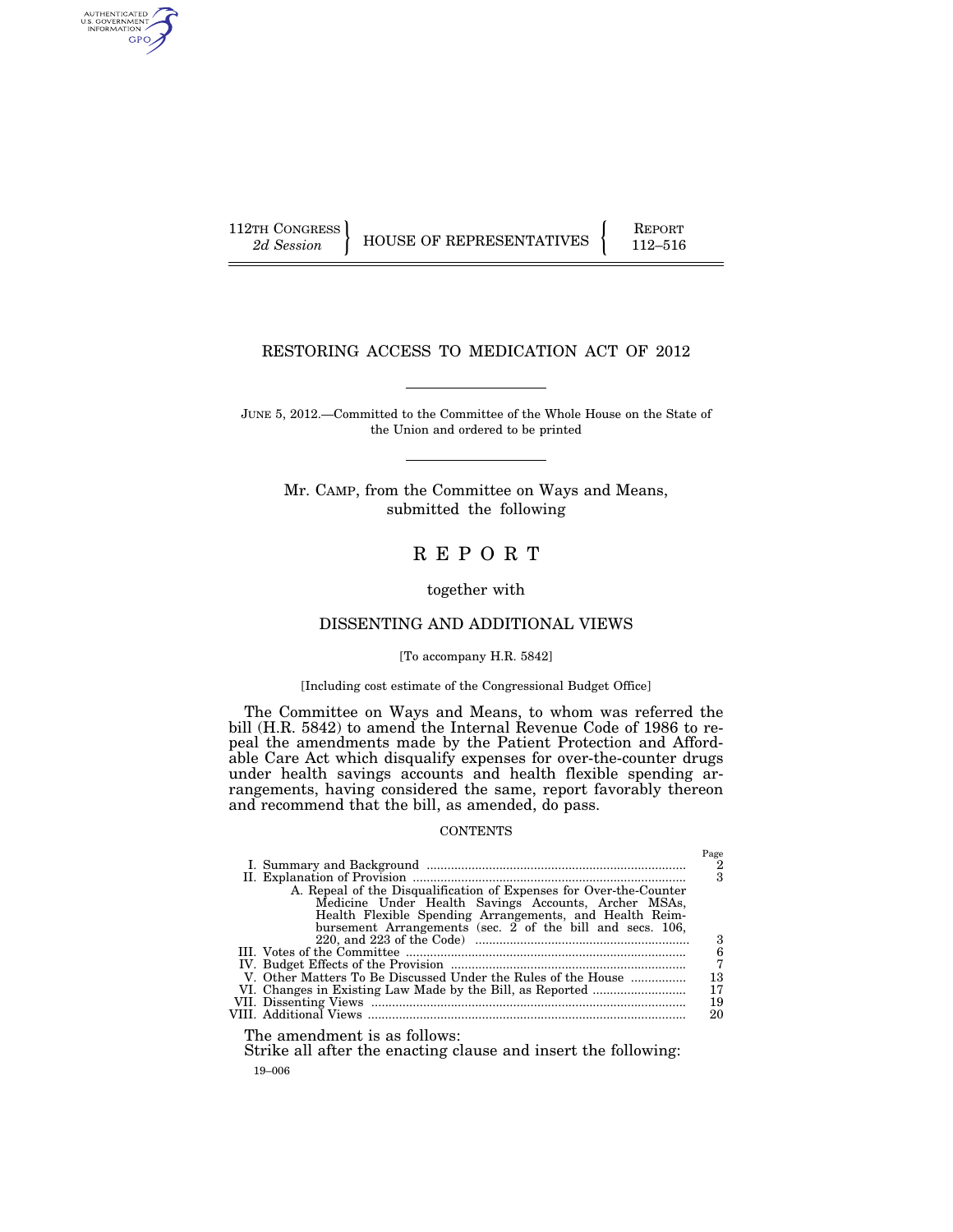**SECTION 1. SHORT TITLE.** 

This Act may be cited as the ''Restoring Access to Medication Act of 2012''.

**SEC. 2. REPEAL OF DISQUALIFICATION OF EXPENSES FOR OVER-THE-COUNTER DRUGS UNDER CERTAIN ACCOUNTS AND ARRANGEMENTS.** 

(a) HSAs.—Subparagraph (A) of section  $223(d)(2)$  of the Internal Revenue Code of 1986 is amended by striking the last sentence.

(b) ARCHER MSAs.—Subparagraph  $(A)$  of section  $220(d)(2)$  of such Code is amended by striking the last sentence.

(c) HEALTH FLEXIBLE SPENDING ARRANGEMENTS AND HEALTH REIMBURSEMENT ARRANGEMENTS.—Section 106 of such Code is amended by striking subsection (f).

(d) EFFECTIVE DATE.—The amendments made by this section shall apply to expenses incurred after December 31, 2012.

## **I. SUMMARY AND BACKGROUND**

### A. PURPOSE AND SUMMARY

The bill, H.R. 5842, as reported by the Committee on Ways and Means, repeals the limitations on the use of certain tax-advantaged accounts and arrangements for the purchase of over-the-counter medicine.

### B. BACKGROUND AND NEED FOR LEGISLATION

Millions of Americans currently use tax-advantaged accounts and arrangements to save for ''qualified'' medical expenses, as defined by the Internal Revenue Code (''IRC''). Contributions to and distributions from these accounts and arrangements are generally taxfavored and may be used for unreimbursed medical expenses such as deductibles and co-payments. Approximately 33 million Americans are currently in families with Flexible Spending Arrangements ("FSAs"), which are offered by 29 percent of small businesses and 85 percent of large employers. Over 13 million Americans currently hold or maintain a Health Savings Account (''HSA'').

As a result of the Patient Protection and Affordable Care Act (Pub. L. No. 111–148), beginning in January 2011, the nearly 45 million Americans enrolled in an FSA, HSA, Archer Medical Savings Account (''MSA'') or Health Reimbursement Arrangement  $("HRA")$  could no longer purchase over-the-counter  $("OTC")$  medicines, other than insulin, without a doctor's prescription with funds from these accounts or arrangements. Americans must now purchase non-prescribed OTC medications with after-tax dollars, resulting in a tax increase on American families.

The limitation on the use of HSA, FSA, HRA and Archer MSA funds for OTC medicine is directly at odds with the goal of lowering health care costs and increasing access to primary care physicians. A 2010 study by Booz & Co. concluded that every dollar spent by consumers on OTC medicines saves \$6 to \$7 for the U.S. healthcare system as a whole. According to a survey completed for the Consumer Healthcare Products Association, 63 percent of physicians believe the limitation on OTC purchases will increase the burden on medical professionals. In addition, 47 percent of patients surveyed said they would seek a doctor's prescription for their OTC medications.

Repealing the OTC medicine limitation will lower health care costs for millions of Americans, and relieve burdens placed on physicians by the Patient Protection and Affordable Care Act.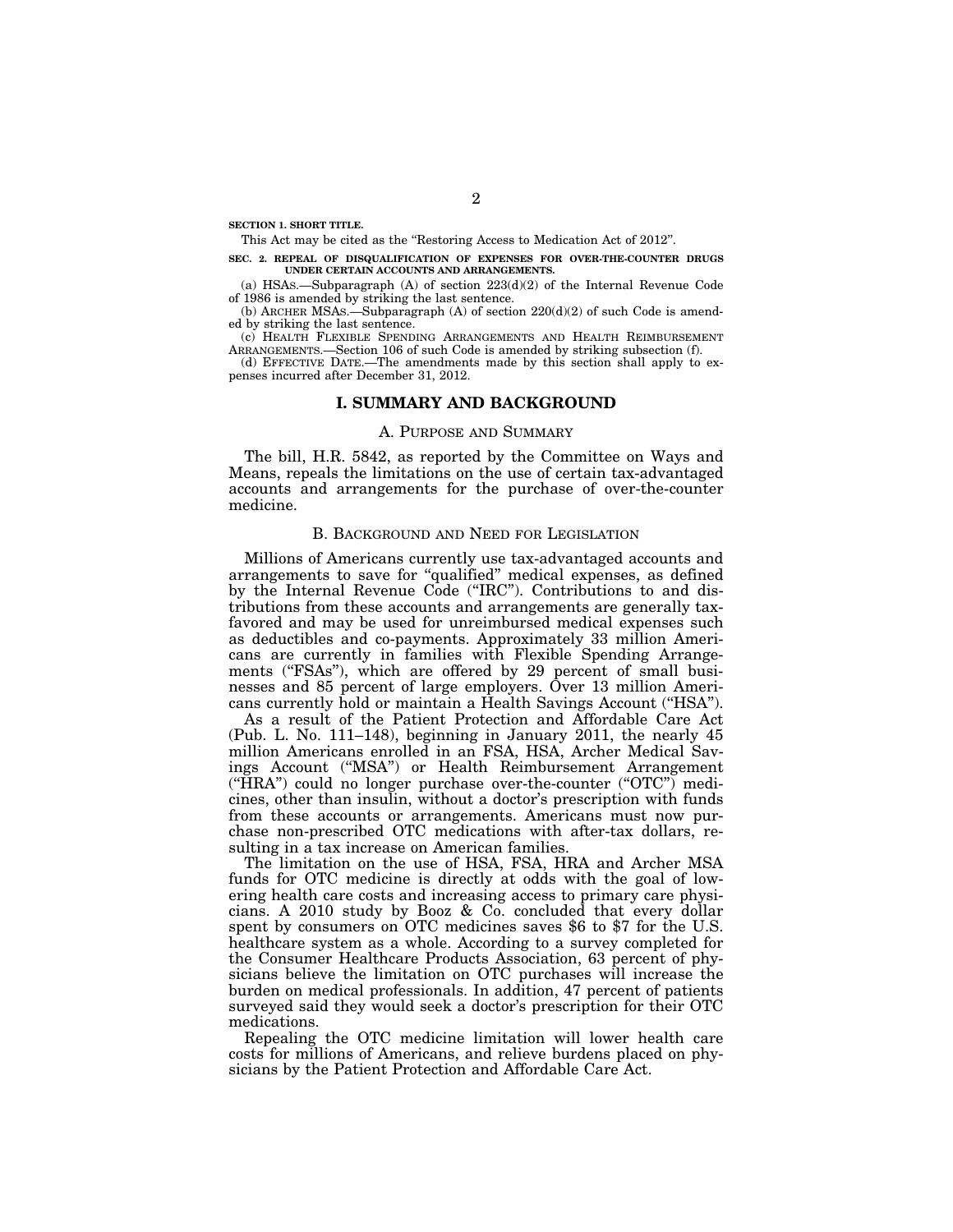### C. LEGISLATIVE HISTORY

# *Background*

H.R. 5842 was introduced on May 18, 2012, and was referred to the Committee on Ways and Means.

### *Committee action*

The Committee on Ways and Means marked up H.R. 5842 on May 31, 2012, and ordered the bill, as amended, favorably reported (with a quorum being present).

## *Committee hearings*

The Subcommittee on Oversight of the Committee on Ways and Means held a public hearing on April 25, 2012, on the impact of limitations on the use of tax-advantaged accounts for the purchase of over-the-counter medicine.

### **II. EXPLANATION OF PROVISION**

A. REPEAL OF THE DISQUALIFICATION OF EXPENSES FOR OVER-THE-COUNTER MEDICINE UNDER HEALTH SAVINGS ACCOUNTS, ARCHER MSAS, HEALTH FLEXIBLE SPENDING ARRANGEMENTS, AND HEALTH REIMBURSEMENT ARRANGEMENTS (sec. 2 of the bill and secs. 106, 220, and 223 of the Code)

### PRESENT LAW

## *Individual deduction for medical expenses*

Expenses for medical care, not compensated for by insurance or otherwise, are deductible by an individual under the rules relating to itemized deductions to the extent the expenses exceed 7.5 percent (generally 10 percent for years after  $2012$ ) of adjusted gross income ("AGI").<sup>1</sup> Medical care generally is defined broadly as amounts paid for diagnoses, cure, mitigation, treatment or prevention of disease, or for the purpose of affecting any structure of the body.2

Under an explicit limitation, any amount paid during a taxable year for medicine or drugs is deductible as a medical expense only if the medicine or drug is a prescribed drug or insulin.<sup>3</sup> The term prescribed drug means a drug or biological which requires a prescription of a physician for its use by an individual.<sup>4</sup> Thus, any amount paid for medicine available without a prescription (''overthe-counter medicine'') is not deductible as a medical expense, including any medicine prescribed or recommended by a physician.5

## *Exclusion for employer-provided health care*

Employees are not taxed on (that is, may exclude from gross income) the value of employer-provided health coverage under an ac-

 $1$  Sec. 213(a). The 7.5 percent of AGI threshold increases to 10 percent for taxable years beginning after December 31, 2012. However, this increase in the percentage does not apply until taxable years beginning after De or the taxpayer's spouse has attained age 65 before the close of the taxable year.<br><sup>2</sup>Sec. 213(d). There are certain limitations on the general definition including a rule that cos-

metic surgery or similar procedures are generally not medical care.<br><sup>3</sup>Sec. 213(b).

 $^{3}$  Sec. 213(b).<br> $^{4}$  Sec. 213(d)(3).

<sup>5</sup> Rev. Rul. 2003–58, 2003–1 CB 959.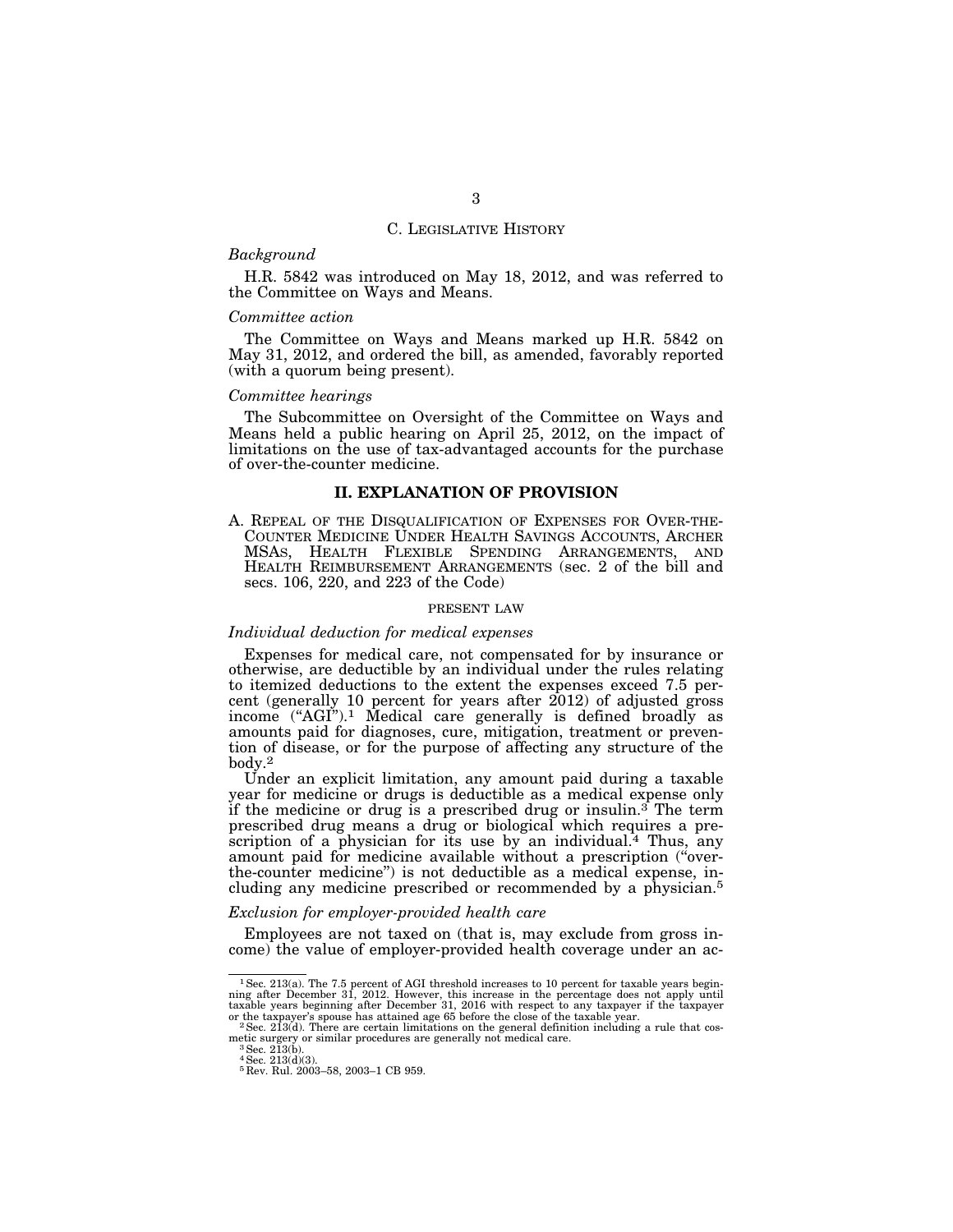cident or health plan.6 In addition, any reimbursements under an employer-provided accident or health plan for medical care expenses for employees, their spouses, their dependents, and adult children under age 27 generally are excludible from gross income.7 An employer may agree to reimburse expenses for medical care of its employees (and their spouses and dependents), not covered by a health insurance plan, through a flexible spending arrangement (''FSA'') which allows reimbursement not in excess of a specified dollar amount. The amounts available for reimbursement must be exclusively for reimbursement for medical care because the exclusion does not apply to amounts which the employee would be entitled to irrespective of whether he or she incurs expenses for medical care.8

Such dollar amount is either elected by an employee under a cafeteria plan (''Health FSA'') or otherwise specified by the employer under a health reimbursement arrangement (''HRA''). Reimbursements under these arrangements are also excludible from gross income as reimbursements for medical care under employer-provided health coverage.

### *Health savings accounts*

An individual with a high deductible health plan (and no other health plan other than a plan that provides certain permitted insurance or permitted coverage) may establish a health savings account ("HSA"). In general, HSAs provide tax-favored treatment for current medical expenses as well as the ability to save on a taxfavored basis for future medical expenses. In general, HSAs are tax-exempt trusts or custodial accounts created exclusively to pay for the qualified medical expenses of the account holder and his or her spouse and dependents. Thus, earnings on amounts in HSAs are not taxable.

Subject to limits,<sup>9</sup> contributions made to an HSA by an employer, including contributions made through a cafeteria plan through salary reduction, are excludible from income (and from wages for payroll tax purposes). Contributions made by individuals are deductible for income tax purposes, regardless of whether the individuals itemize. Distributions from an HSA that are used for qualified medical expenses are excludible from gross income. Distributions from an HSA that are not used for qualified medical expenses are includible in gross income and are subject to an additional tax of 20 percent. The 20-percent additional tax does not apply if the distribution is made after death, disability, or the individual attains the age of Medicare eligibility (i.e., age 65). Similar rules apply for another type of medical savings arrangement called an Archer medical savings account ("Archer MSA").<sup>10</sup>

<sup>6</sup>Sec 106.

<sup>7</sup>Sec. 105(b).

<sup>8</sup>Treas. Reg. sec. 1.105–2.

<sup>9</sup>For 2012, the maximum aggregate annual contribution that can be made to an HSA is \$3,100 in the case of self-only coverage and \$6,250 in the case of family coverage. The annual contribution limits are increased by \$1,000 for individuals who have attained age 55 by the end of the taxable year (referred to as ''catch-up contributions''). Contributions, including catch-up contributions, cannot be made once an individual is enrolled in Medicare. 10Sec. 220.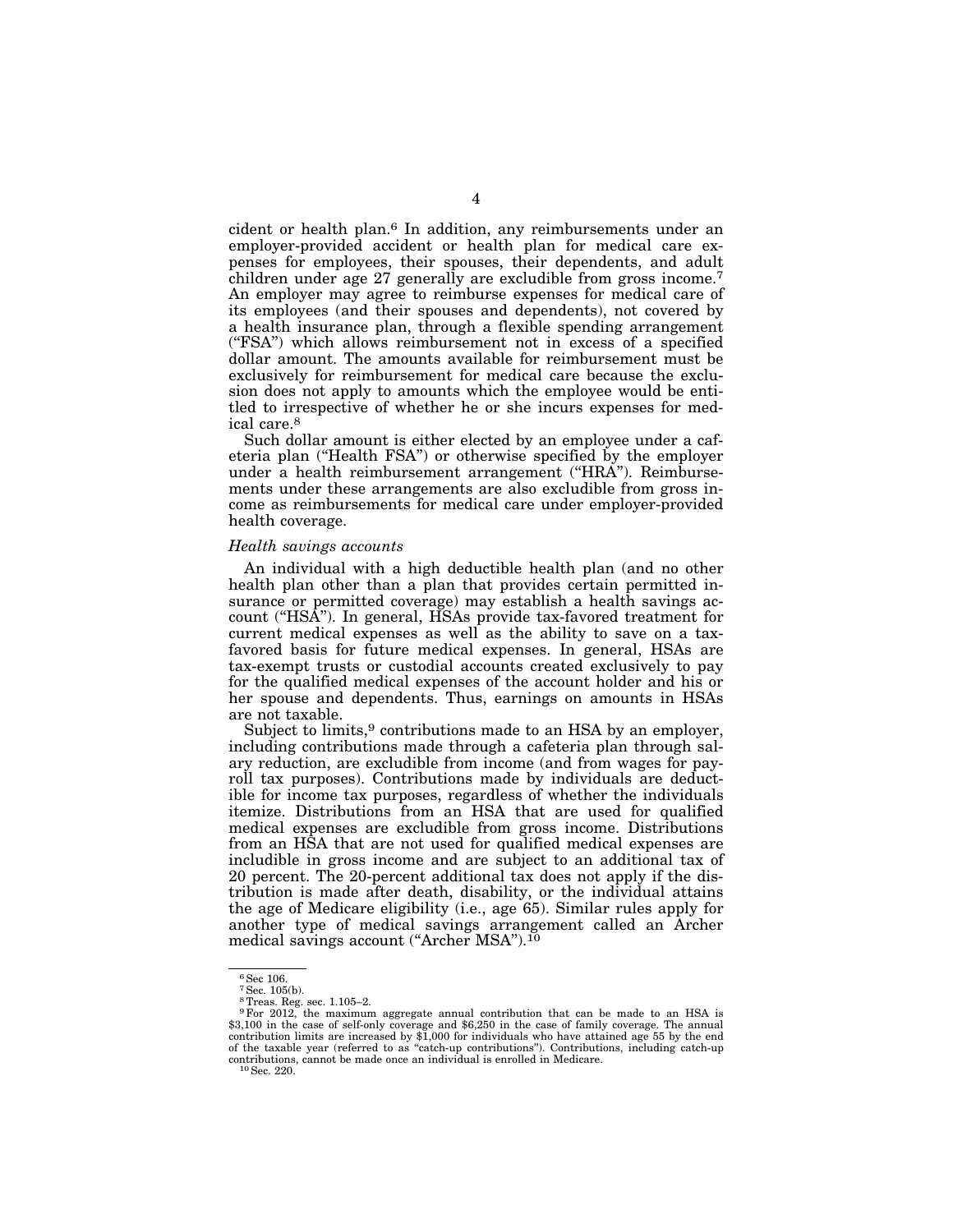### *Medical care for excludible reimbursements*

For purposes of the exclusion for reimbursements under employer-provided accident and health plans (including under Health FSAs and HRAs), and for distributions from HSAs and Archer MSAs used for qualified medical expenses, the definition of medical care is generally the same as the definition that applies for the itemized deduction for the cost of medical care. However, prior to the enactment of the Patient Protection and Affordable Care Act (referred to as the "Affordable Care Act"), $^{11}$  the limitation (applicable to the itemized deduction) that only prescription medicines or drugs and insulin are taken into account did not apply. Thus, for example, amounts paid from a Health FSA or HRA, or funds distributed from an HSA to reimburse a taxpayer for nonprescription drugs, such as nonprescription aspirin, allergy medicine, antacids, or pain relievers, were excludible from income even though, if the taxpayer paid for such amounts directly (without such reimbursement), the expenses could not be taken into account in determining the itemized deduction for medical expenses.12

For years beginning after December 31, 2010, the Affordable Care Act changed the definition of medical care for purposes of the exclusion for reimbursements for medical care under employer-provided accident and health plans and for distributions from HSAs and Archer MSAs used for qualified medical expenses to require that over-the-counter medicine (other than insulin) be prescribed by a physician in order for the medicine to be medical care for these purposes.13 Thus, under present law, a Health FSA or an HRA is only permitted to reimburse an employee for the cost of over-the-counter medicine if the medicine is prescribed by a physician and distributions from an HSA or an Archer MSA used to purchase over-the-counter medicine is not a qualified medical expense unless the medicine is prescribed by a physician.

## REASONS FOR CHANGE

The Committee observes that the requirement that over-thecounter medicine requires a prescription in order to be an eligible expense for individuals and families covered by an FSA, HSA, HRA, or MSA has left these consumers with three options: (1) seek an unnecessary appointment with a doctor to obtain a prescription, and then submit the purchase for reimbursement under an FSA account; (2) purchase the OTC medicine out-of-pocket, which significantly increases the after-tax cost to the consumer; or (3) forego treatment entirely and suffer from the symptoms of the condition. The Committee notes that all three options increase costs to the consumer and to our healthcare system. The Committee therefore believes that the provision of the Affordable Care Act that disqualified expenses for over-the-counter medicine (unless obtained with a prescription) from being medical expenses under Health FSAs, HRAs, HSAs, and Archer HSAs should be repealed.

<sup>&</sup>lt;sup>11</sup> Pub. L. No 111–148. Various provisions of the Affordable Care Act are amended by the Health Care and Education Reconciliation Act of 2010, Pub. L. No. 111–152.<br><sup>12</sup> Rev. Rul. 2003–102, 2993–2 C.B. 559, now obsolete b

<sup>388.&</sup>lt;br><sup>13</sup> Sec. 9003 of the Affordable Care Act. Notice 2010–59, 2010–39 I.R.B. 388, provides guidance on this change to the definition of medical care for these purposes.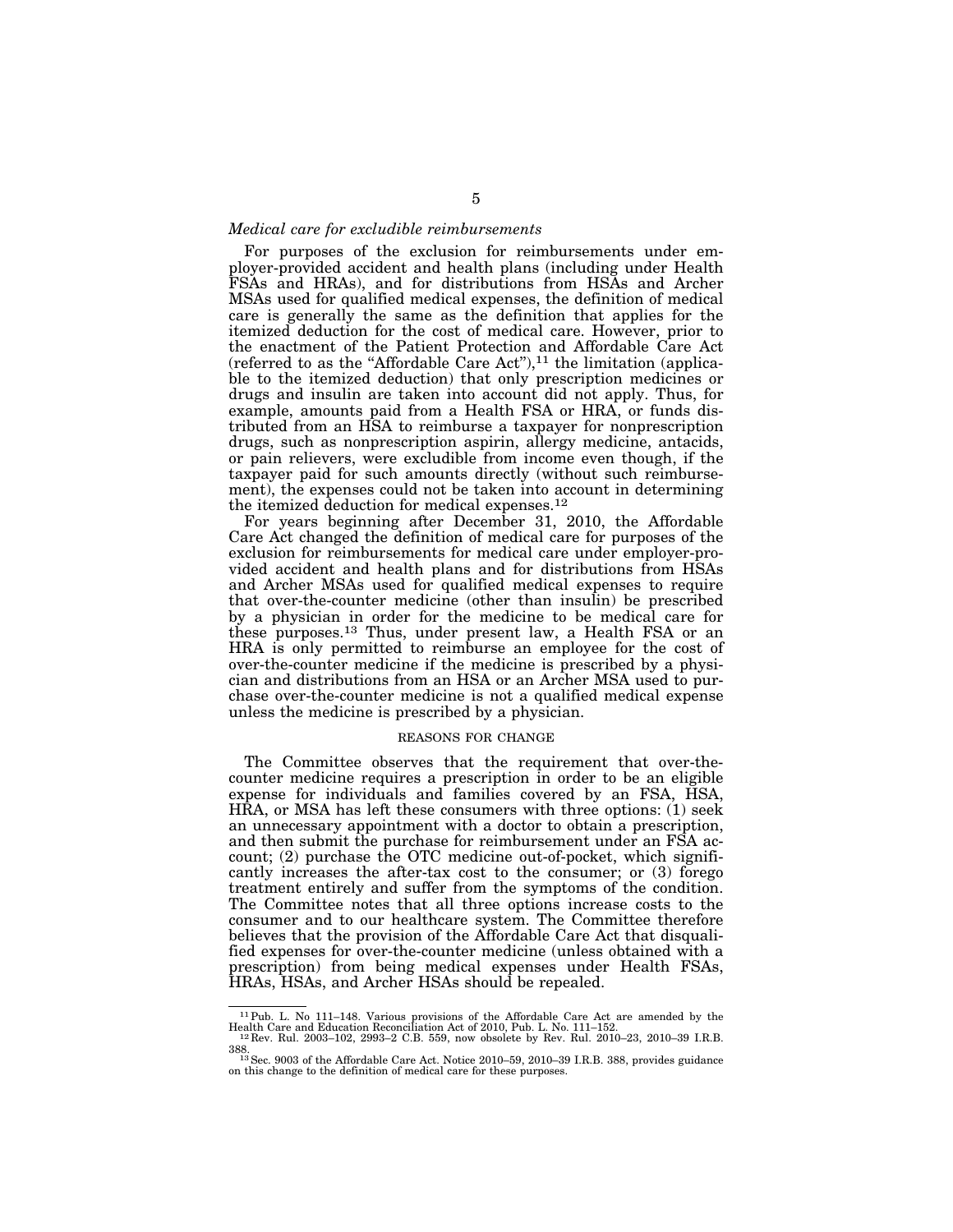### EXPLANATION OF PROVISION

The provision repeals the change to the definition of medical care made by the Affordable Care Act for purposes of the exclusion for reimbursements for medical care under employer-provided accident and health plans and for distributions from HSAs or Archer MSAs used for qualified medical expenses that requires that over-thecounter medicine (other than insulin) be prescribed by a physician in order for the medicine to be medical care for these purposes. Thus, for example, amounts paid from a Health FSA or HRA, or funds distributed from an HSA or an Archer MSA to reimburse a taxpayer for nonprescription drugs, such as nonprescription aspirin, allergy medicine, antacids, or pain relievers, are excludible from income even though, if the taxpayer paid for such amounts directly (without such reimbursement), the expenses could not be taken into account in determining the itemized deduction for medical expenses.

### EFFECTIVE DATE

The provision is effective with respect to expenses incurred after December 31, 2012.

### **III. VOTES OF THE COMMITTEE**

In compliance with clause 3(b) of rule XIII of the Rules of the House of Representatives, the following statement is made concerning the votes of the Committee on Ways and Means in its consideration of H.R. 5842.

### MOTION TO REPORT RECOMMENDATION

The bill H.R. 5842, as amended, was ordered favorably reported by a rollcall vote of 24 yeas to 9 nays (with a quorum being present). The vote was as follows:

| Representative | Yea | Nay | Present | Representative | Yea | Nay | Present |
|----------------|-----|-----|---------|----------------|-----|-----|---------|
| Mr. Camp       | χ   |     |         | Mr. Levin      | .   | χ   |         |
| Mr. Herger     | χ   |     |         | Mr. Rangel     |     |     |         |
| Mr. Johnson    |     |     |         | Mr. Stark      |     | χ   | .       |
| Mr. Brady      | χ   | .   | .       | Mr. McDermott  |     |     | .       |
| Mr. Ryan       | χ   |     |         | Mr. Lewis      |     | χ   | .       |
| Mr. Nunes      | χ   | .   |         | Mr. Neal       |     | χ   |         |
| Mr. Tiberi     | χ   |     |         | Mr. Becerra    |     | χ   |         |
| Mr. Davis      | χ   |     | .       | Mr. Doggett    | .   | χ   | .       |
| Mr. Reichert   | χ   |     |         | Mr. Thompson   |     | χ   |         |
| Mr. Boustany   | χ   |     |         | Mr. Larson     |     | χ   |         |
| Mr. Roskam     | χ   |     | .       | Mr. Blumenauer |     | χ   |         |
| Mr. Gerlach    | χ   |     |         | Mr. Kind       | χ   |     |         |
| Mr. Price      | χ   | .   | .       | Mr. Pascrell   |     |     |         |
| Mr. Buchanan   | χ   |     |         | Ms. Berkley    | χ   |     |         |
| Mr. Smith      | χ   | .   | .       | Mr. Crowley    | χ   |     |         |
| Mr. Schock     | χ   |     |         |                |     |     |         |
| Ms. Jenkins    | χ   |     |         |                |     |     |         |
| Mr. Paulsen    | χ   |     | .       |                |     |     |         |
| Mr. Marchant   | χ   |     | .       |                |     |     |         |
| Mr. Berg       | χ   |     |         |                |     |     |         |
| Ms. Black      | χ   |     |         |                |     |     |         |
| Mr. Reed       | χ   | .   |         |                |     |     |         |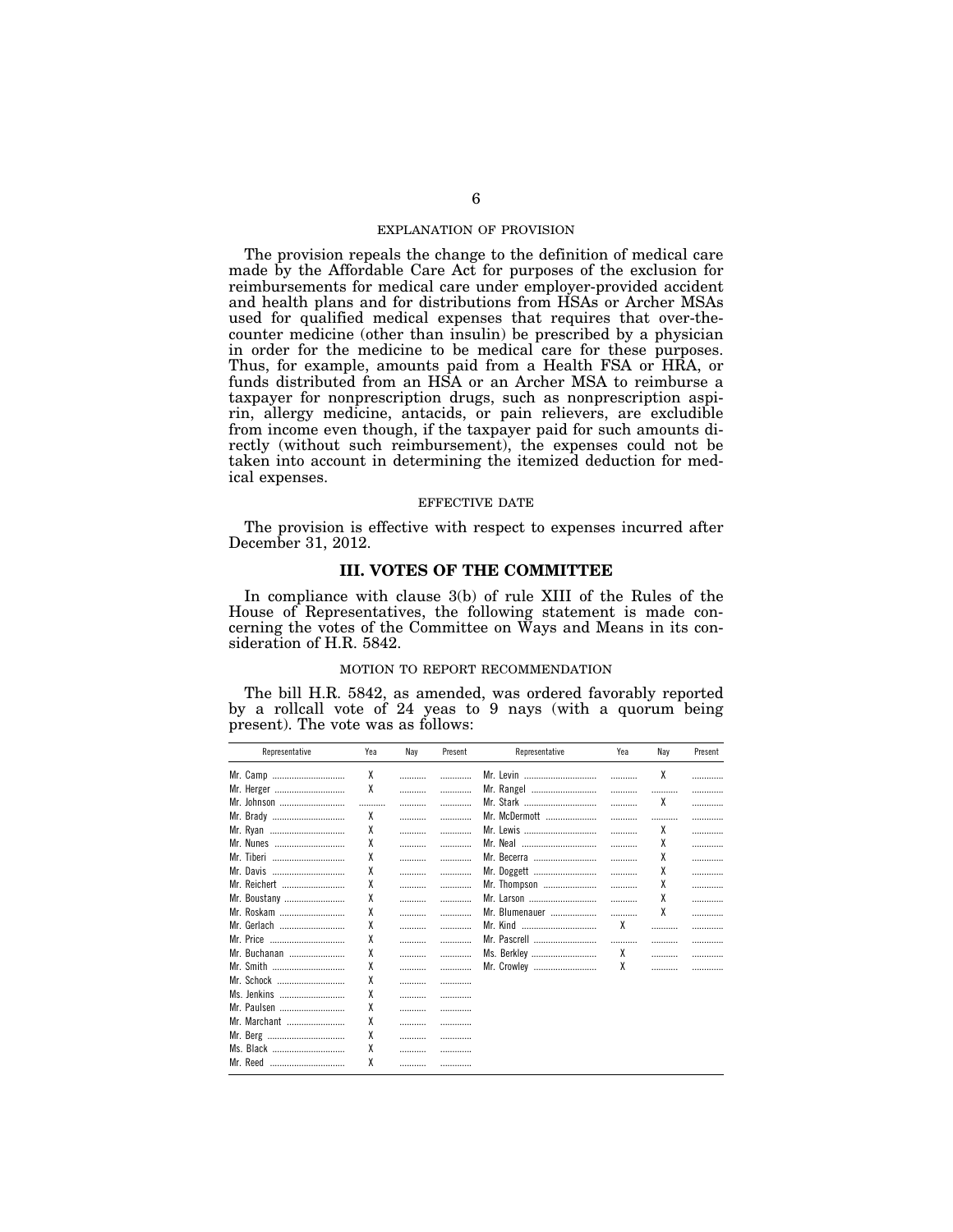# **IV. BUDGET EFFECTS OF THE PROVISION**

# A. COMMITTEE ESTIMATE OF BUDGETARY EFFECTS

In compliance with clause 3(d) of rule XIII of the Rules of the House of Representatives, the following statement is made concerning the effects on the budget of the revenue provisions of the bill, H.R. 5842 as reported.

The bill is estimated to have the following effects on budget receipts for fiscal years 2013–2022: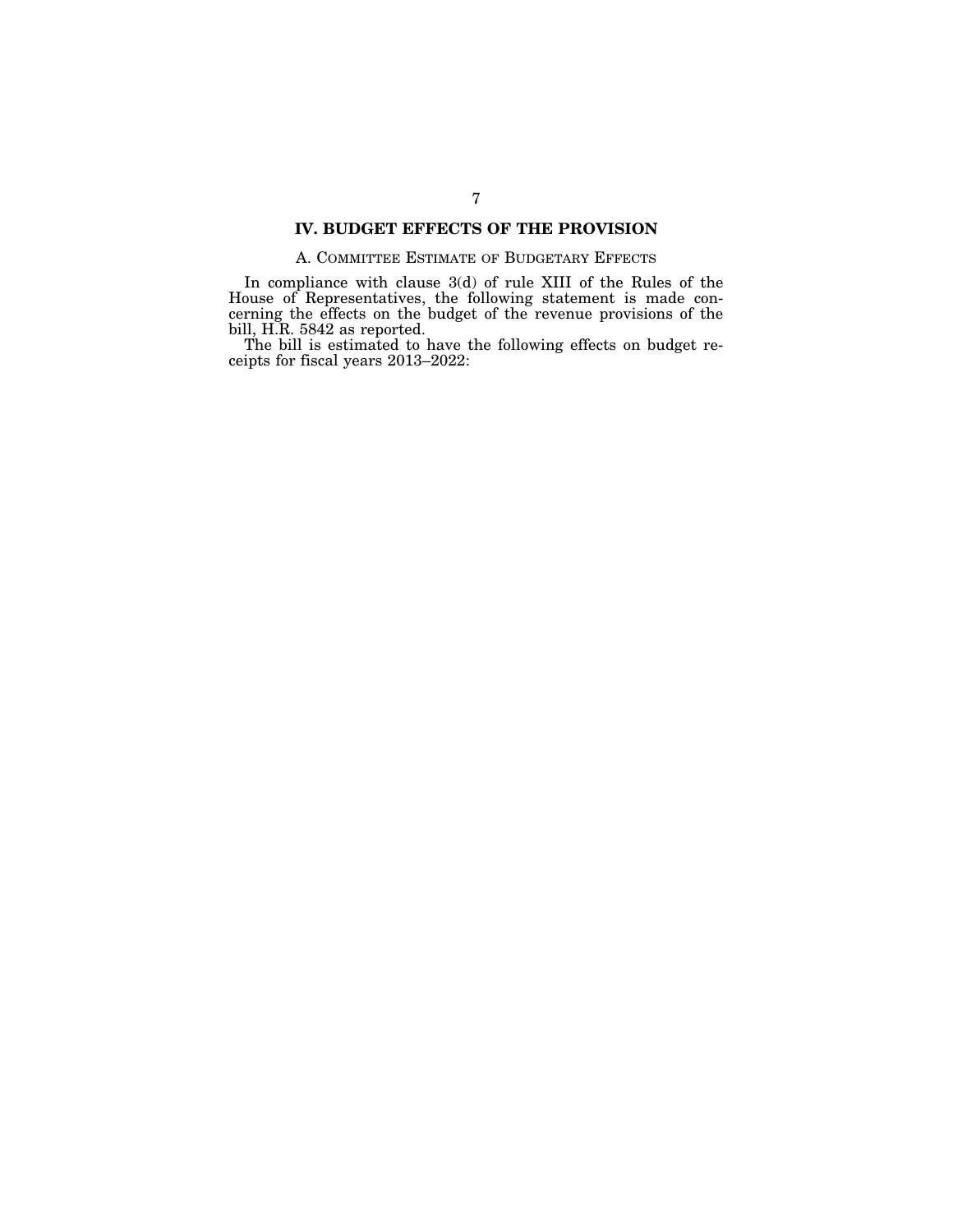|                                                                                                                                                               |                 |                    |                 | [Millions of dollars] |        |                  |                    |                    |                     |                    |                          |                     |
|---------------------------------------------------------------------------------------------------------------------------------------------------------------|-----------------|--------------------|-----------------|-----------------------|--------|------------------|--------------------|--------------------|---------------------|--------------------|--------------------------|---------------------|
|                                                                                                                                                               |                 |                    |                 |                       |        | ltem             |                    |                    |                     |                    |                          |                     |
|                                                                                                                                                               | 2013            | 2014               | 2015            | 2016                  | 2017   | 2018             | 2019               | 2020               | 2021                | 2022               | $2013 - 17$ $2013 - 22$  |                     |
| Repeal the limitation on reimbursement of over-the-counter<br>medications from health FSAs, HRAs, HSAs, and Archer                                            | $-223$          | $-305$             | $-332$          | $-361$                | $-390$ | $-419$           | $-448$             | $-479$             | $-511$              |                    | $-544$ $-1,611$ $-4,012$ |                     |
| NOTE: Details do not add to totals dur to rounding.<br><sup>1</sup> Estimate includes the following off-budget effects:<br>NOTE: Details do not add to totals |                 |                    |                 |                       |        |                  |                    |                    |                     |                    |                          |                     |
|                                                                                                                                                               | $2013$<br>$-54$ | $\frac{2014}{-73}$ | $2015$<br>$-80$ | $\frac{5016}{87}$     | 2017   | $2018$<br>$-100$ | $\frac{2019}{108}$ | $\frac{2020}{115}$ | $\frac{2021}{-123}$ | $\frac{2022}{130}$ | $2013 - 17$<br>-387      | $2013 - 22$<br>-963 |

| <b>YEARS</b> |                       |
|--------------|-----------------------|
| FISCAL       | [Millions of dollars] |
|              |                       |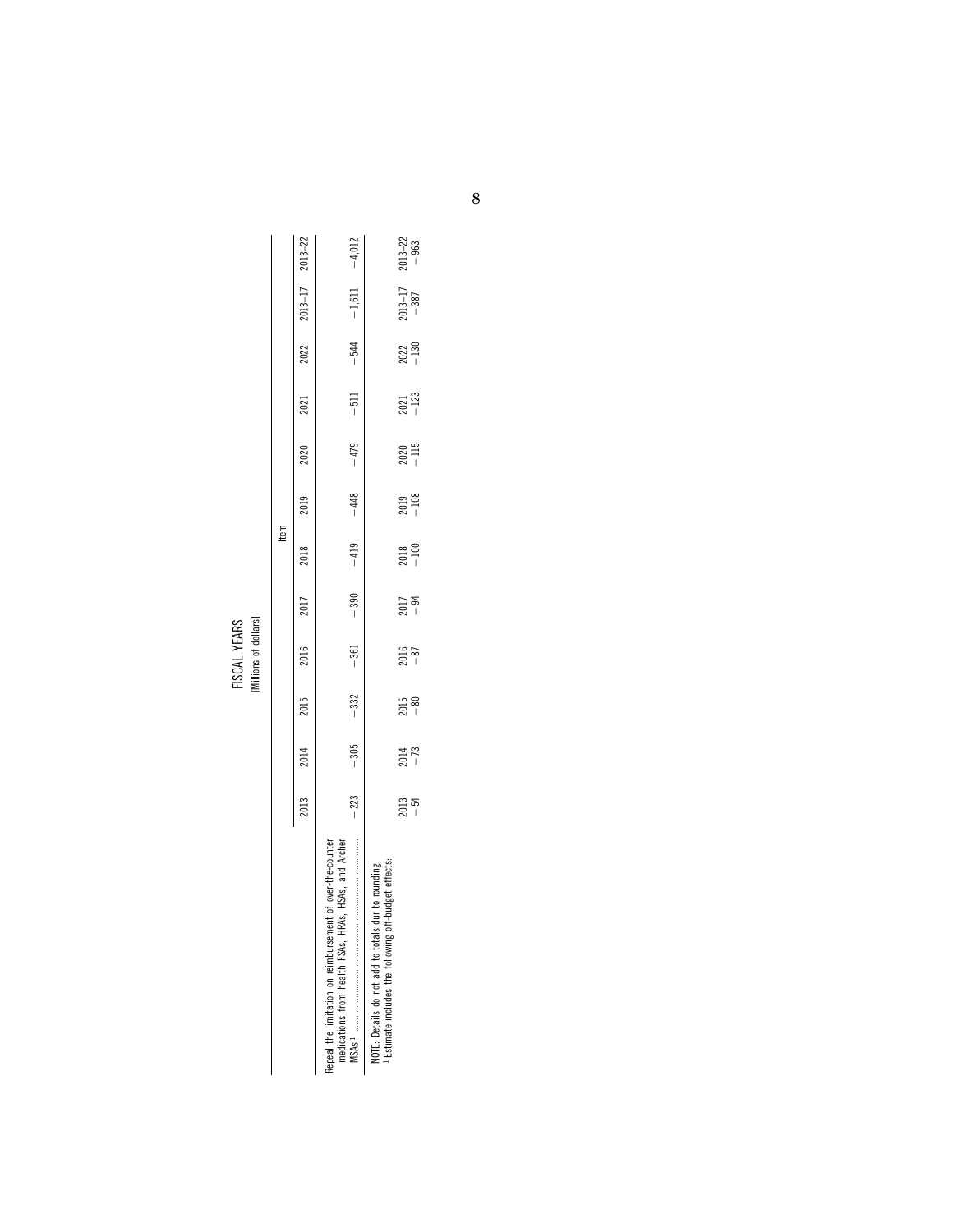## B. STATEMENT REGARDING NEW BUDGET AUTHORITY AND TAX EXPENDITURES BUDGET AUTHORITY

In compliance with clause  $3(c)(2)$  of rule XIII of the Rules of the House of Representatives, the Committee states that the bill involves no new or increased budget authority. The Committee further states that the revenue-reducing tax provisions involve increased tax expenditures.

## C. COST ESTIMATE PREPARED BY THE CONGRESSIONAL BUDGET **OFFICE**

In compliance with clause  $3(c)(3)$  of rule XIII of the Rules of the House of Representatives, requiring a cost estimate prepared by the CBO, the following statement by the CBO is provided.

> U.S. CONGRESS, CONGRESSIONAL BUDGET OFFICE, *Washington, DC, June 4, 2012.*

Hon. DAVE CAMP, *Chairman, Committee on Ways and Means,* 

*House of Representatives, Washington, DC.* 

DEAR MR. CHAIRMAN: The Congressional Budget Office has prepared the enclosed cost estimate for H.R. 5842, the Restoring Access to Medication Act of 2012.

If you wish further details on this estimate, we will be pleased to provide them. The CBO staff contact is Pamela Green.

Sincerely,

DOUGLAS W. ELMENDORF.

## Enclosure.

### *H.R. 5842—Restoring Access to Medication Act of 2012*

Summary: H.R. 5842 would amend the Internal Revenue Code to repeal the provisions that disqualify expenses for over-the-counter medicine under health savings accounts (HSAs), Archer medical savings accounts (Archer MSAs), health flexible spending arrangements (FSAs), and health reimbursement arrangements (HRAs). The bill would thus allow costs for over-the-counter medications to be eligible for reimbursement by funds in those tax-favored accounts.

The staff of the Joint Committee on Taxation (JCT) estimates that enacting H.R. 5842 would reduce revenues by about \$4 billion over the 2012–2022 period. Of that reduction, about \$3 billion would result from changes in on-budget revenues, and about \$1 billion would result from changes in off-budget revenues (from Social Security payroll taxes, which are categorized as off-budget). Pay-asyou-go procedures apply because enacting the legislation would affect on-budget revenues.

JCT has determined that the bill contains no intergovernmental or private-sector mandates as defined in the Unfunded Mandates Reform Act (UMRA).

Estimated cost to the Federal Government: The estimated budgetary impact of H.R. 5842 is shown in the following table.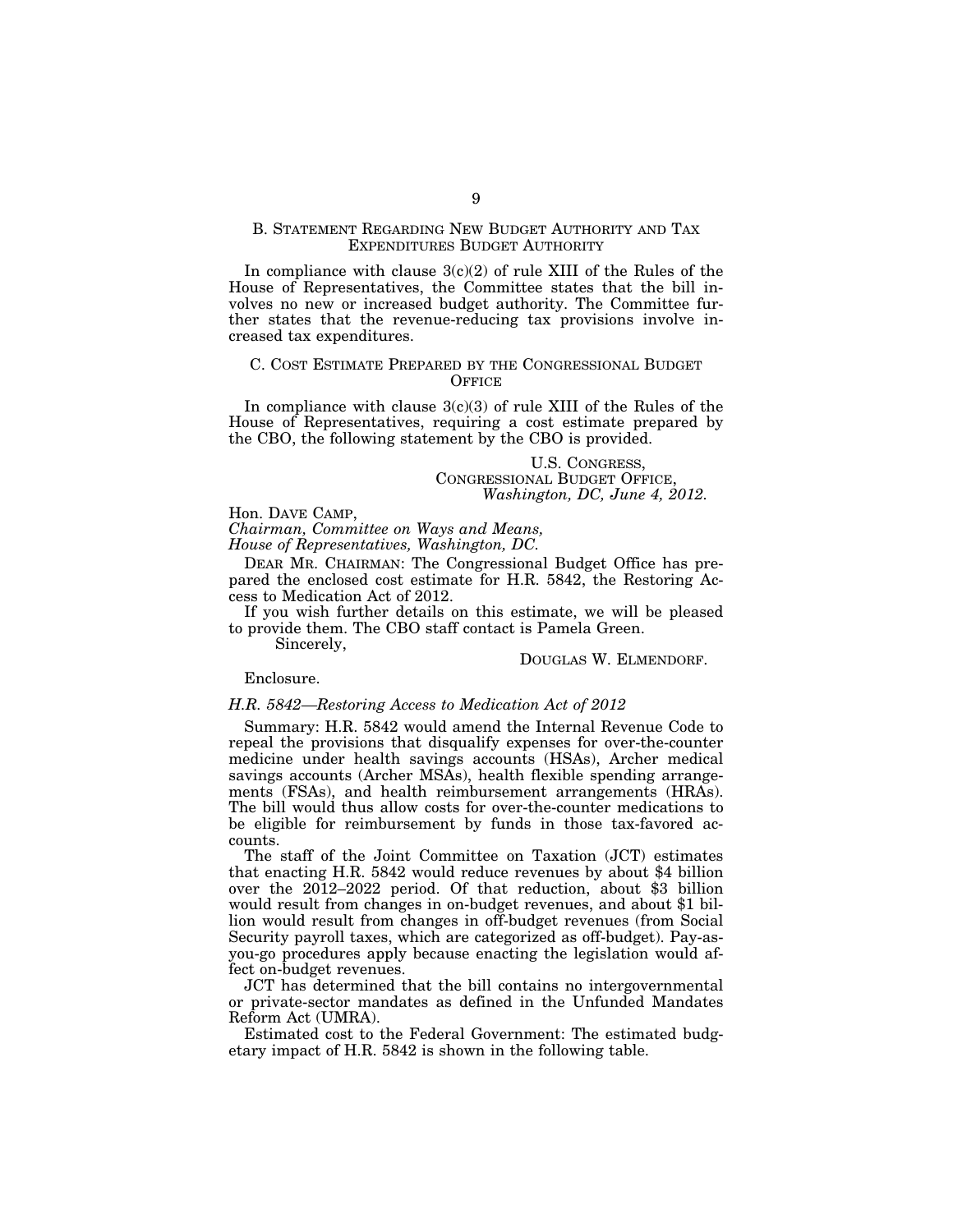|                                                     |      |                 |                 |                 |                           |                                 | By fiscal year, in millions of dollars- |                  |                            |        |                  |                                |                                |
|-----------------------------------------------------|------|-----------------|-----------------|-----------------|---------------------------|---------------------------------|-----------------------------------------|------------------|----------------------------|--------|------------------|--------------------------------|--------------------------------|
|                                                     | 2012 | 2013            | 2014            | 2015            | 2016                      | 2017                            | 2018                                    | 2019             | 2020                       | 2021   | 2022             | $2012 - 2017$                  | $2012 - 2022$                  |
|                                                     |      |                 |                 |                 | CHANGES IN REVENUES       |                                 |                                         |                  |                            |        |                  |                                |                                |
| <br> <br> <br> <br>                                 |      | $-223$          | $-305$          |                 |                           |                                 | $-419$                                  | $-448$           |                            | $-511$ |                  |                                |                                |
|                                                     |      | $-169$<br>$-54$ | $-232$<br>$-73$ | $-332$<br>$-80$ | $-361$<br>$-274$<br>$-87$ | $300$<br>$-290$<br>$-1$<br>$-1$ | $-319$                                  | $-340$<br>$-108$ | $-479$<br>$-364$<br>$-115$ | $-388$ | $-130$<br>$-130$ | $-1,611$<br>$-1,224$<br>$-387$ | $-4,012$<br>$-3,049$<br>$-963$ |
| <br> <br> <br> <br>                                 |      |                 |                 |                 |                           |                                 | $-100$                                  |                  |                            | $-123$ |                  |                                |                                |
| axation.<br>Source: Staff of the Joint Committee on |      |                 |                 |                 |                           |                                 |                                         |                  |                            |        |                  |                                |                                |

oounce: orani or the zonii. committee ori raxation.<br>Note: Components may not sum to totals because of rounding. Note: Components may not sum to totals because of rounding.

10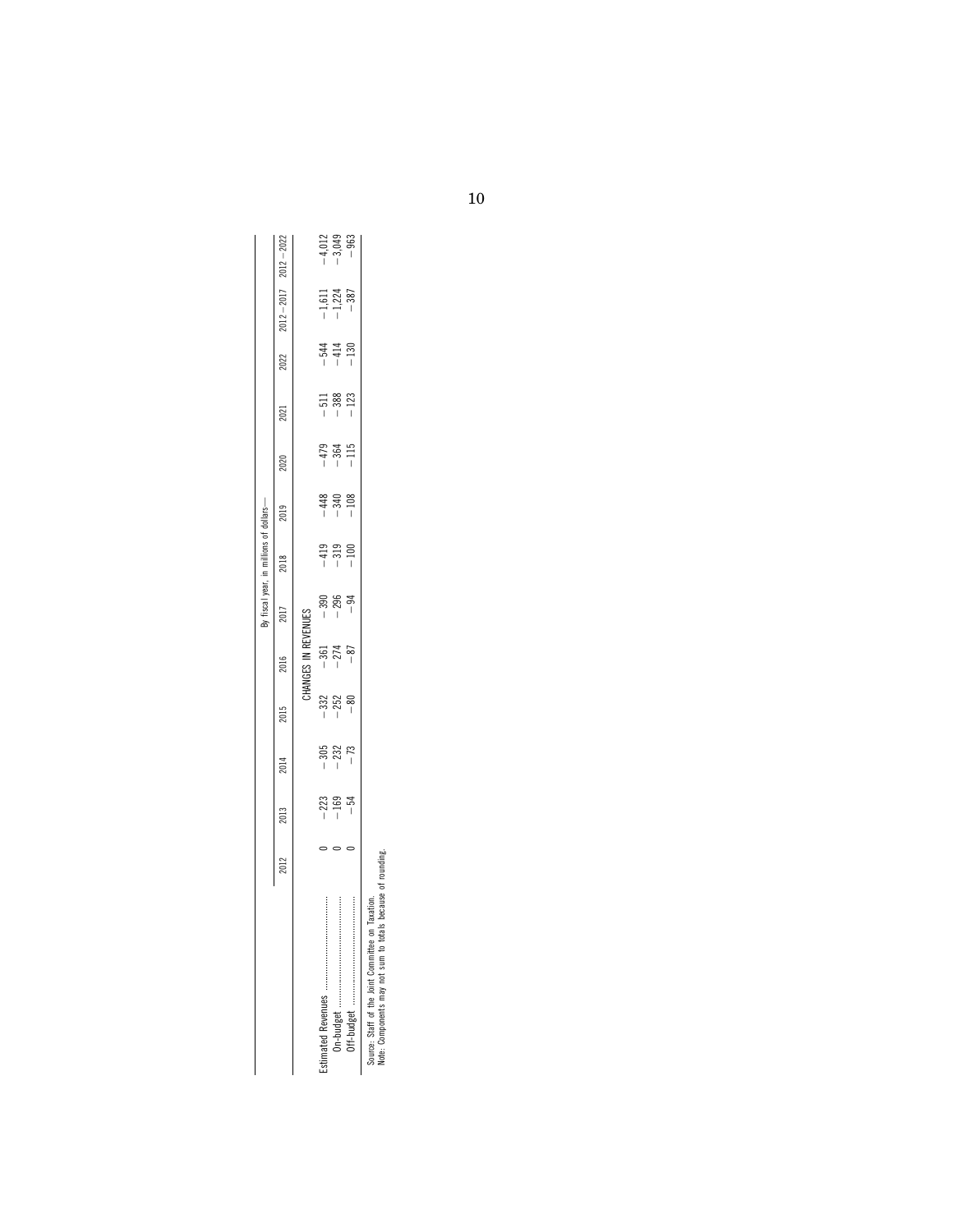Basis of estimate: H.R. 5842 would allow taxpayers to be reimbursed for purchases of over-the-counter drugs from their HSAs, Archer MSAs, FSAs and HRAs. Under current law, expenses for over-the-counter medications are not eligible for reimbursement from these accounts unless the medicine is prescribed by a physician. The bill would expand the expenses eligible for reimbursement under these health accounts, which provide tax-favored treatment for medical expenses. JCT estimates that enacting H.R. 5842 would reduce on-budget revenues by about \$3 billion and off-budget revenues by about \$1 billion between 2013 and 2022, thereby increasing federal budget deficits by about \$4 billion over that period.

Pay-As-You-Go Considerations: The Statutory Pay-As-You-Go Act of 2010 establishes budget-reporting and enforcement procedures for legislation affecting direct spending or revenues. The net changes in revenues that are subject to those pay-as-you-go procedures are shown in the following table. Only on-budget changes to outlays or revenues are subject to pay-as-you-go procedures.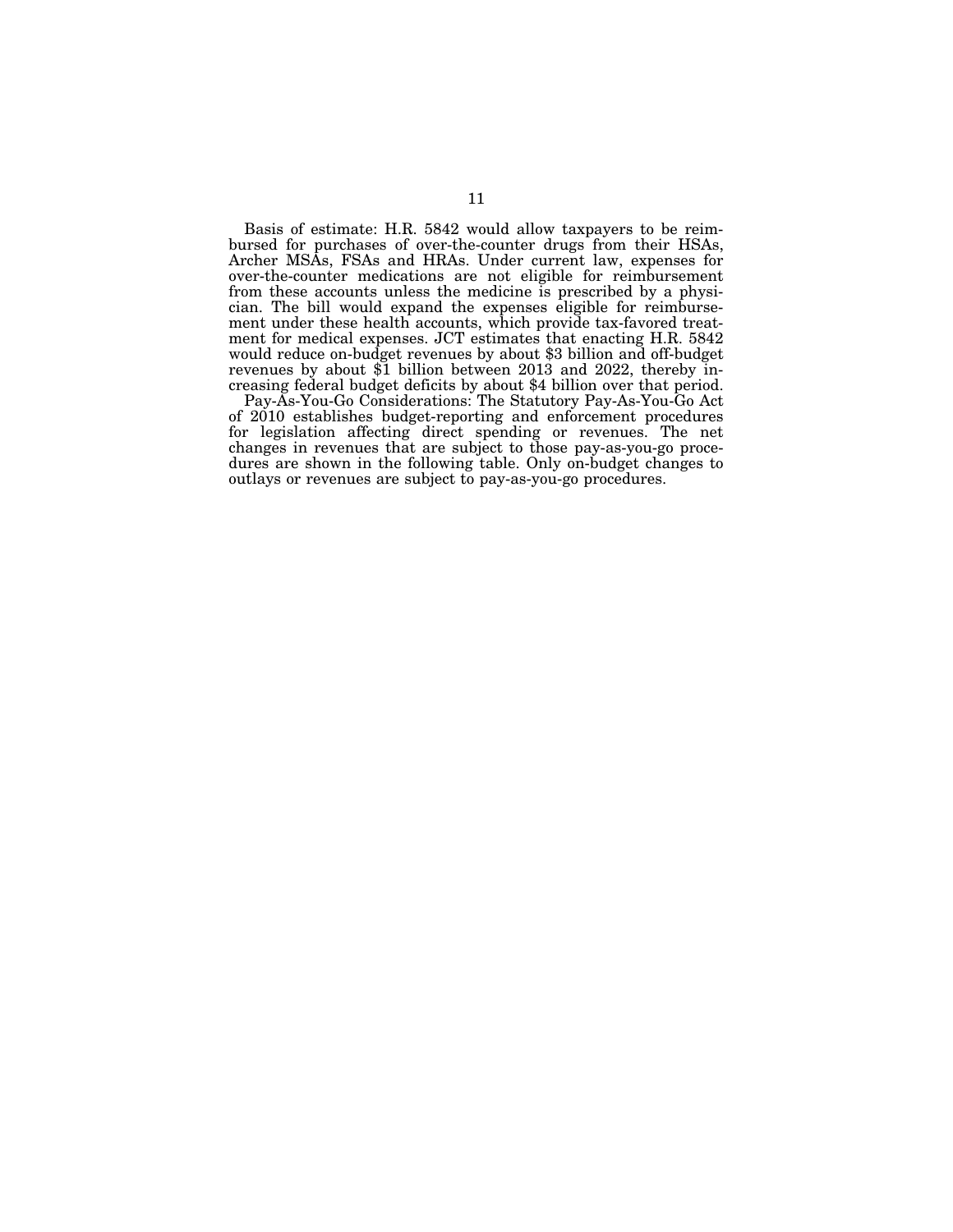| <br> <br>                                    |
|----------------------------------------------|
|                                              |
|                                              |
|                                              |
| .<br>.<br>.                                  |
|                                              |
|                                              |
|                                              |
| <b>CLLLFIERS</b><br>$\vdots$                 |
|                                              |
| <br> <br> <br> <br> <br> <br> <br> <br>      |
| ニュー・コード しゅうしょう                               |
|                                              |
| $\frac{1}{1}$                                |
|                                              |
| $\frac{1}{2}$<br>j<br>$\frac{1}{1}$          |
| $\frac{1}{2}$                                |
| ;<br>;<br>;<br>;                             |
|                                              |
|                                              |
|                                              |
|                                              |
|                                              |
|                                              |
|                                              |
| CBO ESTIMATE OF PAY-AS-YOU-GO EFFECTS OF H.F |
|                                              |

| "-AS-YOU-GO EFFECTS OF H.R. 5842. AS ORDERED REPORTED BY THE HOUSE COMMITTEE ON WAYS AND MEANS ON MAY 31, 2012 | By fiscal year, in millions of dollars- | 2012–<br>2022<br>$2022$ $2012-$<br>$2017$<br>2021<br>2020<br>2019<br>2016 2017 2018 |      | $319$ $340$ $360$ $360$ $360$ $3724$ $1414$ $414$ $415$ $360$<br>$169$ $252$ $252$ $274$ $296$ |  |  |  |  |      |                                       |  |
|----------------------------------------------------------------------------------------------------------------|-----------------------------------------|-------------------------------------------------------------------------------------|------|------------------------------------------------------------------------------------------------|--|--|--|--|------|---------------------------------------|--|
|                                                                                                                |                                         |                                                                                     |      |                                                                                                |  |  |  |  | 2015 | NET INCREASE IN THE ON-BUDGET DEFICIT |  |
|                                                                                                                |                                         |                                                                                     | 2014 |                                                                                                |  |  |  |  |      |                                       |  |
|                                                                                                                |                                         | 2013                                                                                |      |                                                                                                |  |  |  |  |      |                                       |  |
| CBO ESTIMATE OF PAY                                                                                            |                                         | 2012                                                                                |      |                                                                                                |  |  |  |  |      |                                       |  |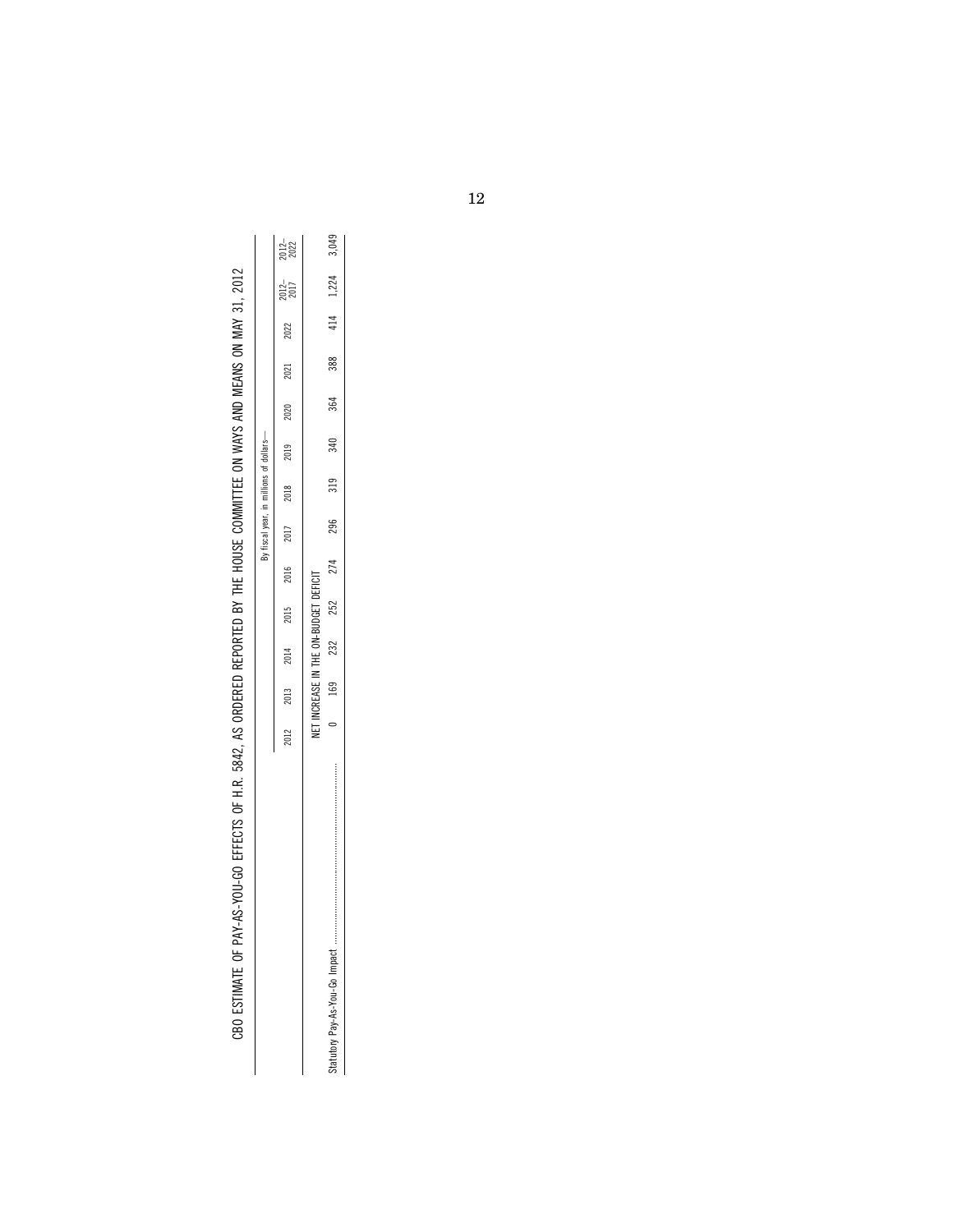Intergovernmental and private-sector impact: JCT has determined that the bill contains no intergovernmental or private-sector mandates as defined in UMRA.

Estimate prepared by: Pamela Greene.

Estimate approved by: Frank Sammartino, Assistant Director for Tax Analysis.

### D. MACROECONOMIC IMPACT ANALYSIS

In compliance with clause  $3(h)(2)$  of rule XIII of the Rules of the House of Representatives, the following statement is made by the Joint Committee on Taxation with respect to the provisions of the bill amending the Internal Revenue Code of 1986: the effects of the bill on economic activity are so small as to be incalculable within the context of a model of the aggregate economy.

### **V. OTHER MATTERS TO BE DISCUSSED UNDER THE RULES OF THE HOUSE**

### A. COMMITTEE OVERSIGHT FINDINGS AND RECOMMENDATIONS

With respect to clause  $3(c)(1)$  of rule XIII of the Rules of the House of Representatives (relating to oversight findings), the Committee advises that it was as a result of the Committee's review of the potential impact of the limitations on the use of certain tax-advantaged accounts and arrangements for the purchase of over-thecounter medicine and the provisions of H.R. 5842 that the Committee concluded that it is appropriate to report the bill, as amended, favorably to the House of Representatives with the recommendation that the bill do pass.

### B. STATEMENT OF GENERAL PERFORMANCE GOALS AND OBJECTIVES

With respect to clause  $3(c)(4)$  of rule XIII of the Rules of the House of Representatives, the Committee advises that the bill contains no measure that authorizes funding, so no statement of general performance goals and objectives for any measure authorizing funding is required.

### C. INFORMATION RELATING TO UNFUNDED MANDATES

This information is provided in accordance with section 423 of the Unfunded Mandates Reform Act of 1995 (Pub. L. No. 104–4).

The Committee has determined that the reported bill does not contain any Federal private sector mandates within the meaning of Public Law No. 104-4, the Unfunded Mandates Reform Act of 1995. The costs required to comply with each Federal private sector mandate generally are no greater than the aggregate estimated budget effects of the provision.

The Committee has determined that the bill does not impose a private sector mandate, and has determined that the bill does not impose a Federal intergovernmental mandate on State, local, or tribal governments.

### D. APPLICABILITY OF HOUSE RULE XXI 5(b)

Clause 5(b) of rule XXI of the Rules of the House of Representatives provides, in part, that ''A bill or joint resolution, amendment,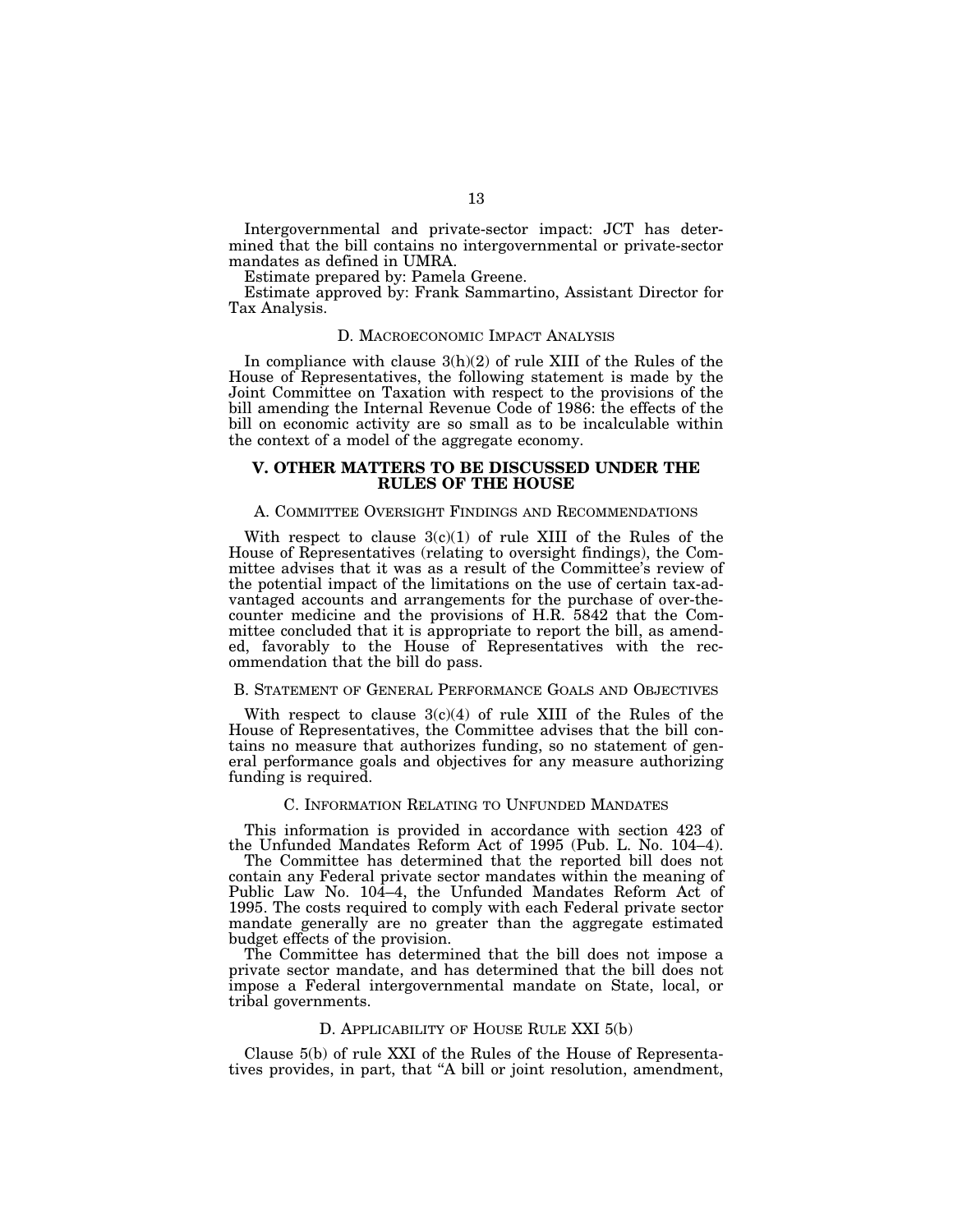or conference report carrying a Federal income tax rate increase may not be considered as passed or agreed to unless so determined by a vote of not less than three-fifths of the Members voting, a quorum being present.'' The Committee has carefully reviewed the provisions of the bill, and states that the provisions of the bill do not involve any Federal income tax rate increases within the meaning of the rule.

## E. TAX COMPLEXITY ANALYSIS

Section 4022(b) of the Internal Revenue Service Reform and Restructuring Act of 1998 (the "IRS Reform Act") requires the staff of the Joint Committee on Taxation (in consultation with the Internal Revenue Service and the Treasury Department) to provide a tax complexity analysis. The complexity analysis is required for all legislation reported by the Senate Committee on Finance, the House Committee on Ways and Means, or any committee of conference if the legislation includes a provision that directly or indirectly amends the Internal Revenue Code and has widespread applicability to individuals or small businesses. Pursuant to clause 3(h)(1) of rule XIII of the Rules of the House of Representatives, for each such provision identified by the staff of the Joint Committee on Taxation, a summary description of the provision is provided along with a discussion regarding the relevant complexity and administrative issues. Below is a summary description of the provision and discussion regarding the relevant complexity and administrative issues provided by the Internal Revenue Service with which the staff of the Joint Committee on Taxation concurs.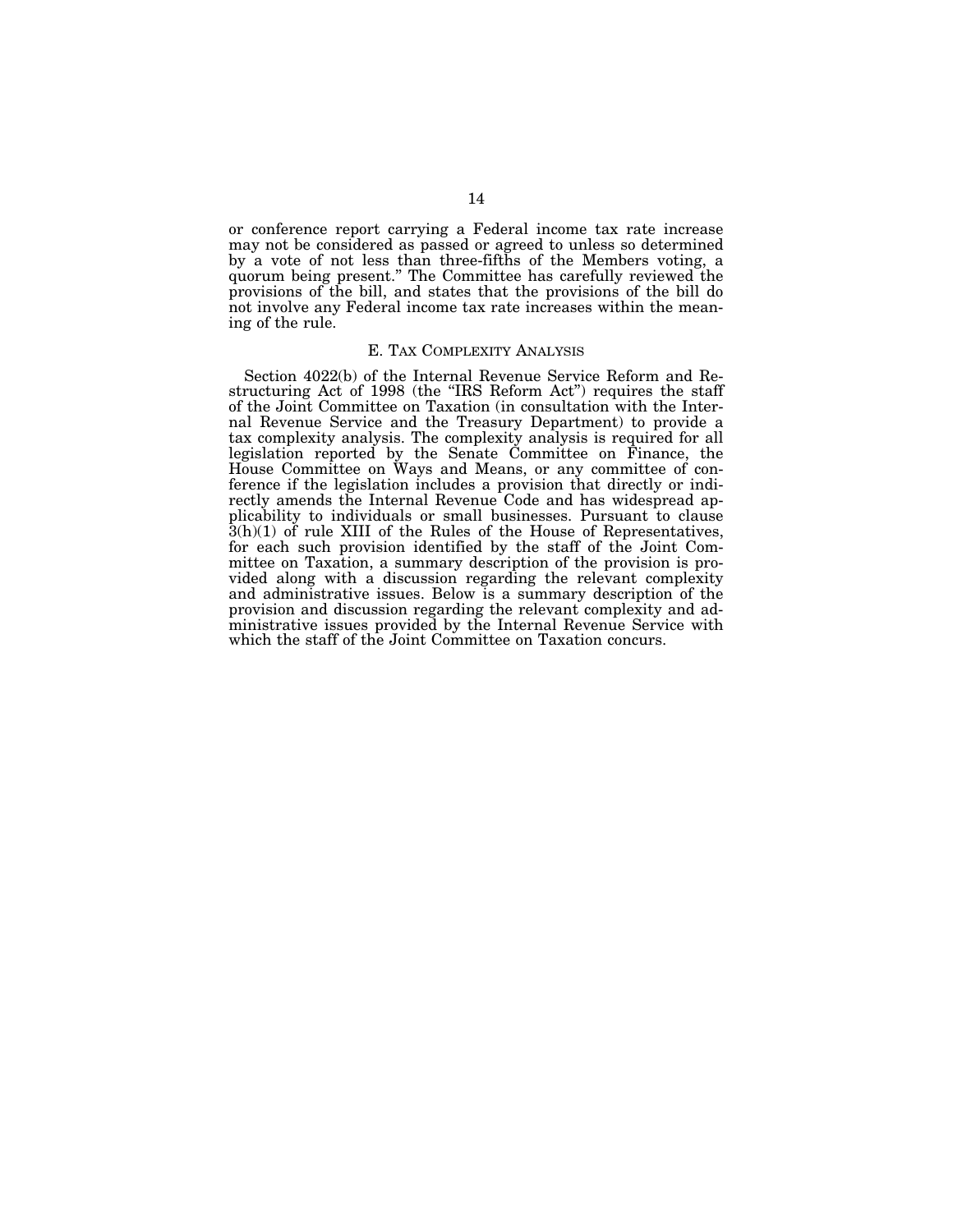

**COMMISSIONER** 

DEPARTMENT OF THE TREASURY INTERNAL REVENUE SERVICE WASHINGTON, D.C. 20224

June 4, 2012

Mr. Thomas A. Barthold Chief of Staff Joint Committee on Taxation Washington, D.C. 20515

Dear Mr. Barthold:

I am responding to your letter dated May 31, 2012, in which you requested a complexity analysis related to H.R. 5842, Restoring Access to Medication Act of 2012.

Enclosed are the combined comments of the Internal Revenue Service and the Treasury Department for inclusion in the complexity analysis in the House Committee on Ways and Means Report on H.R. 5842.

Our comments are based on the description of the provision provided in your letter. The analysis does not include administrative cost estimates for the changes that would be required. Due to the short turnaround time, our comments are provisional and subject to change upon a more complete and indepth analysis of the provision. The analysis does not cover any other provisions of the bill.

Sincerely, Douglas H. Shulman

Enclosure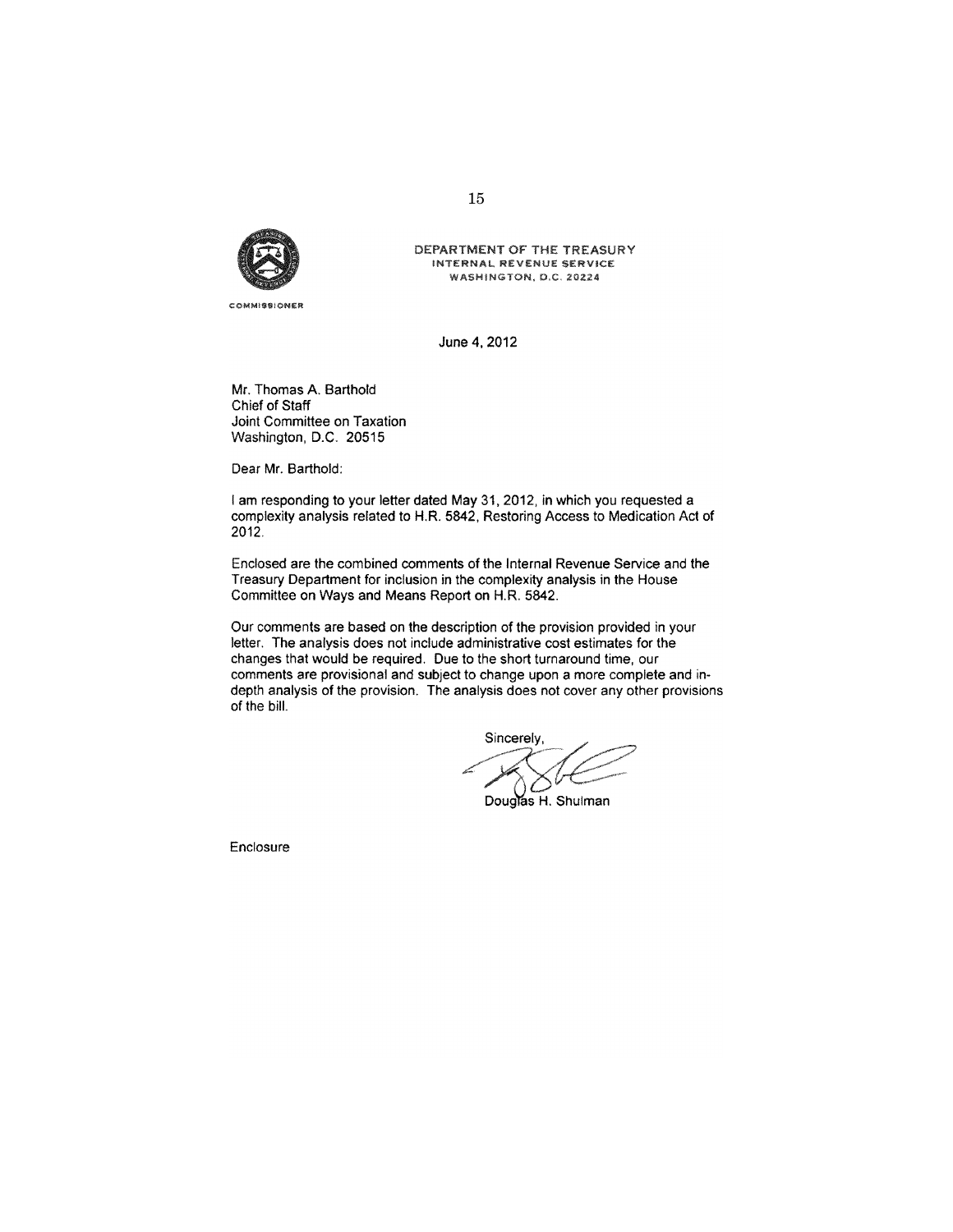## **COMPLEXITY ANALYSIS OF THE COMMITTEE REPORT ON** H.R. 5842, RESTORING ACCESS TO MEDICATION ACT OF 2012

The provision repeals the change to the definition of medical care made by the Affordable Care Act for purposes of the exclusion for reimbursements for medical care under employer-provided accident and health plans and for distributions from HSAs or Archer MSAs used for qualified medical expenses that requires that over-the-counter medicine (other than insulin) be prescribed by a physician in order for the medicine to be medical care for these purposes. Thus, for example, amounts paid from a Health FSA or HRA, or funds distributed from an HSA or an Archer MSA to reimburse a taxpayer for nonprescription drugs, such as nonprescription aspirin, allergy medicine, antacids, or pain relievers, are excludible from income even though, if the taxpayer paid for such amounts directly (without such reimbursement), the expenses could not be taken into account in determining the itemized deduction for medical expenses.

## **IRS and Treasury Comments:**

- Development of a new form or forms is not necessary.  $\bullet$
- IRS would need to revise publications and instructions to reflect the broadening of the definition of medical expenses. Specifically, the following publications and instructions would require revision: Publication 505 Tax Withholding and Estimated Tax; Publication 919 How Do I Adjust My Tax Withholding; Publication 969 Health Savings Accounts and Other Tax-Favored Health Plans; Form 1040 Schedule A Instructions; Form 1040ES Instructions; Form 1040ES/V Instructions; Form 1040ES PR Instructions; Form 8889 Health Savings Accounts Instructions.
- IRS would need to develop a comprehensive communication strategy to  $\bullet$ ensure that IRS employees and taxpayers understand the change.
- Taxpayers voluntarily claiming FSA reimbursement for over-the-counter medicines would incur extra burdens in record keeping and claim submissions, potentially for small amounts of money.
- Record keeping burden on pharmacies may be reduced depending on their current plan requirements.
- Guidance under sections 105 and 106 would also be needed.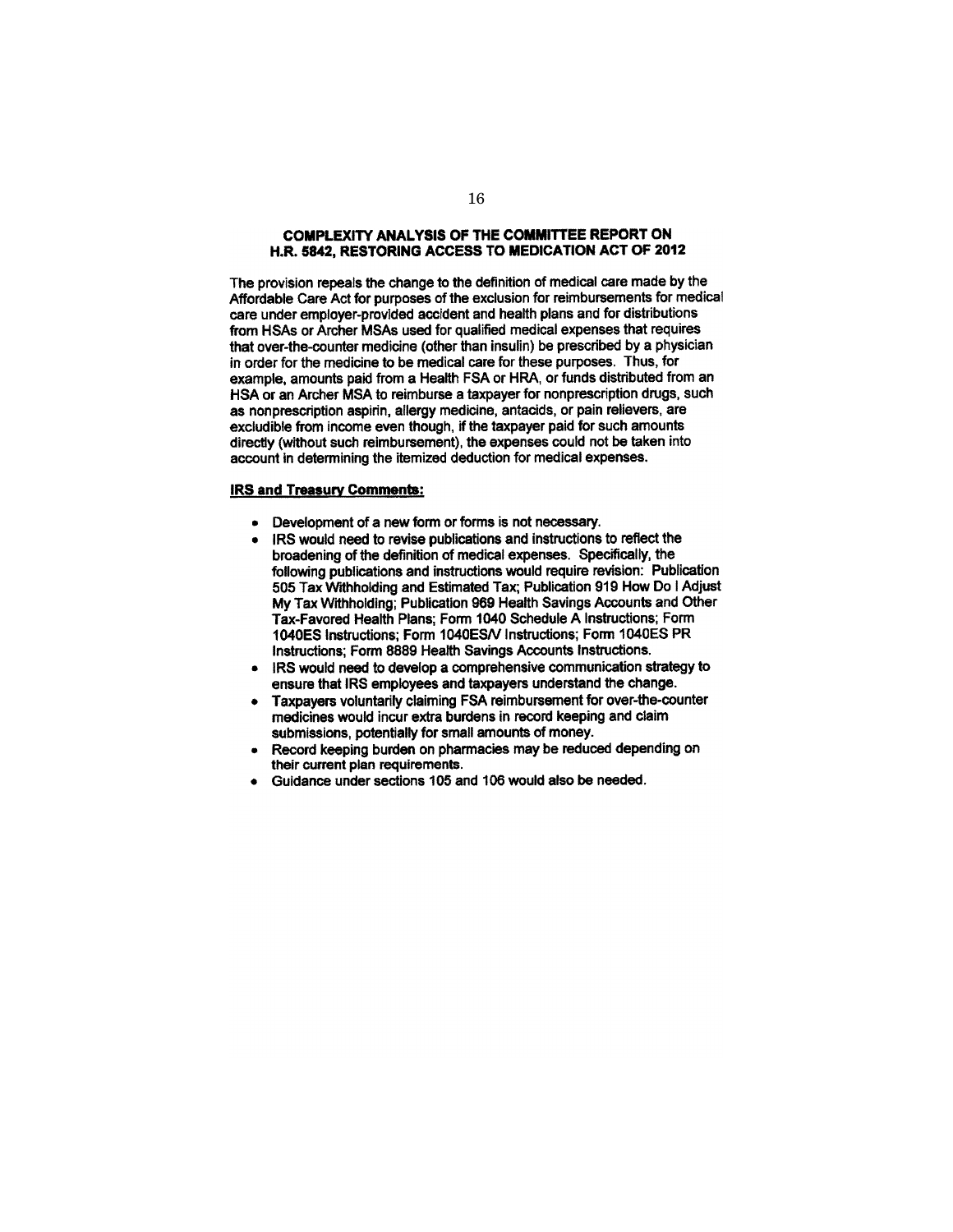## F. CONGRESSIONAL EARMARKS, LIMITED TAX BENEFITS, AND LIMITED TARIFF BENEFITS

With respect to clause 9 of rule XXI of the Rules of the House of Representatives, the Committee has carefully reviewed the provisions of the bill, and states that the provisions of the bill do not contain any congressional earmarks, limited tax benefits, or limited tariff benefits within the meaning of the rule.

## **VI. CHANGES IN EXISTING LAW MADE BY THE BILL, AS REPORTED**

In compliance with clause 3(e) of rule XIII of the Rules of the House of Representatives, changes in existing law made by the bill, as reported, are shown as follows (existing law proposed to be omitted is enclosed in black brackets, new matter is printed in italic, existing law in which no change is proposed is shown in roman):

## **INTERNAL REVENUE CODE OF 1986**

\* \* \* \* \* \* \*

# **Subtitle A—Income Taxes**

\* \* \* \* \* \* \*

# **CHAPTER 1—NORMAL TAXES AND SURTAXES**

\* \* \* \* \* \* \*

# **Subchapter B—Computation of Taxable Income**

\* \* \* \* \* \* \*

## **PART III—ITEMS SPECIFICALLY EXCLUDED FROM GROSS INCOME**

\* \* \* \* \* \* \* **SEC. 106. CONTRIBUTIONS BY EMPLOYER TO ACCIDENT AND HEALTH PLANS.** 

 $(a) * * *$ 

\* \* \* \* \* \* \* ø(f) REIMBURSEMENTS FOR MEDICINE RESTRICTED TO PRESCRIBED

DRUGS AND INSULIN.—For purposes of this section and section 105, reimbursement for expenses incurred for a medicine or a drug shall be treated as a reimbursement for medical expenses only if such medicine or drug is a prescribed drug (determined without regard to whether such drug is available without a prescription) or is insu $lin.$ ]

\* \* \* \* \* \* \*

## **PART VII—ADDITIONAL ITEMIZED DEDUCTIONS FOR INDIVIDUALS**

\* \* \* \* \* \* \*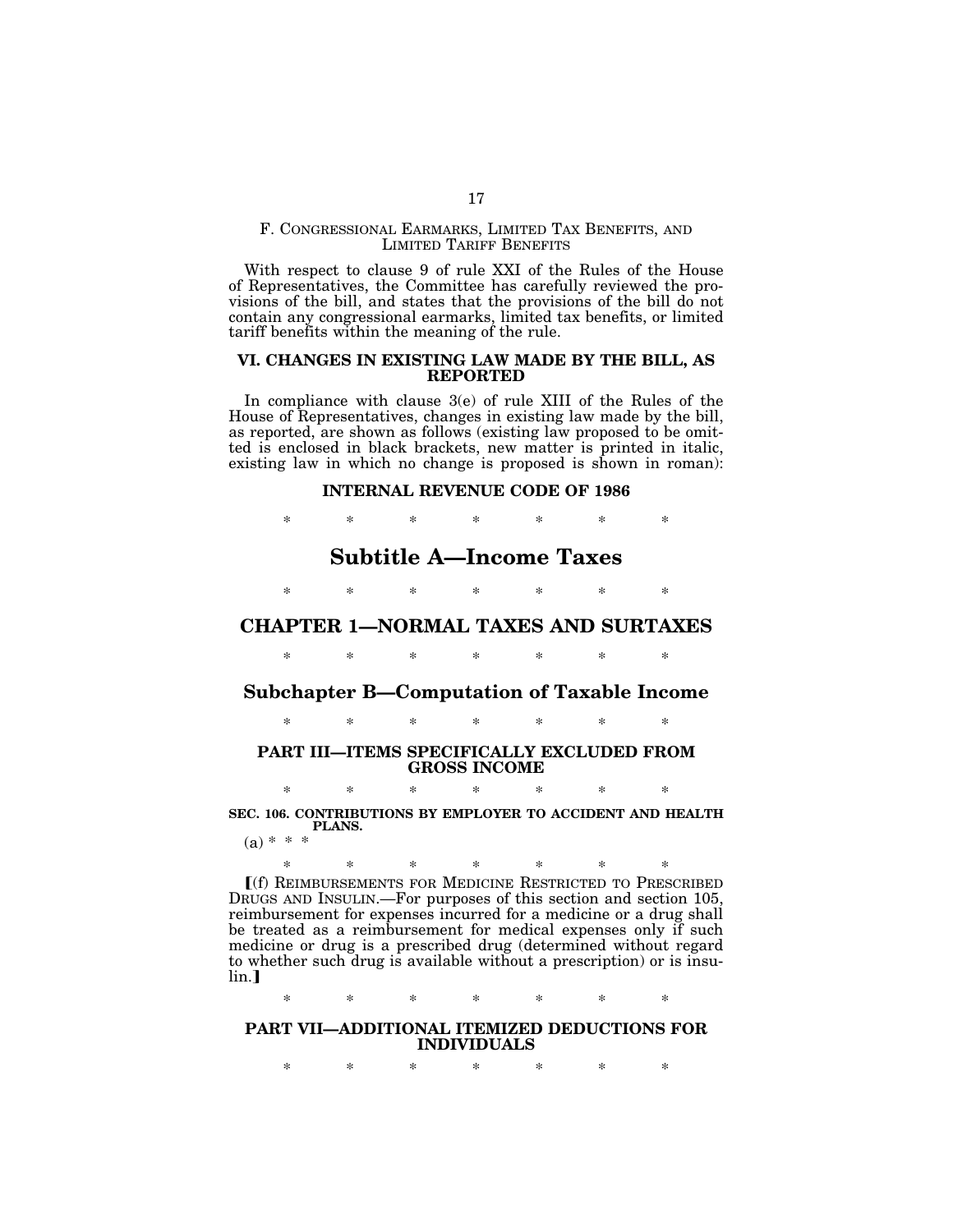### **SEC. 220. ARCHER MSAS.**

 $(a) * * *$ 

\* \* \* \* \* \* \* (d) ARCHER MSA.—For purposes of this section—

 $(1)$  \* \* \*<br>(2) QUALIFIED MEDICAL EXPENSES.—

 $(A)$  In GENERAL.—The term "qualified medical expenses" means, with respect to an account holder, amounts paid by such holder for medical care (as defined in section 213(d)) for such individual, the spouse of such individual, and any dependent (as defined in section 152, determined without regard to subsections  $(b)(1)$ ,  $(b)(2)$ , and  $(d)(1)(B)$  thereof) of such individual, but only to the extent such amounts are not compensated for by insurance or otherwise. [Such term shall include an amount paid for medicine or a drug only if such medicine or drug is a prescribed drug (determined without regard to whether such drug is available without a prescription) or is insulin.

\* \* \* \* \* \* \*

# **SEC. 223. HEALTH SAVINGS ACCOUNTS.**

 $(a) * * * *$ 

\* \* \* \* \* \* \* (d) HEALTH SAVINGS ACCOUNT.—For purposes of this section—  $(1)$  \* \*

(2) QUALIFIED MEDICAL EXPENSES.—

(A) IN GENERAL.—The term ''qualified medical expenses'' means, with respect to an account beneficiary, amounts paid by such beneficiary for medical care (as defined in section 213(d) for such individual, the spouse of such individual, and any dependent (as defined in section 152, determined without regard to subsections  $(b)(1)$ ,  $(b)(2)$ , and  $(d)(1)(B)$  thereof) of such individual, but only to the extent such amounts are not compensated for by insurance or otherwise. [Such term shall include an amount paid for medicine or a drug only if such medicine or drug is a prescribed drug (determined without regard to whether such drug is available without a prescription) or is insulin.

\* \* \* \* \* \* \*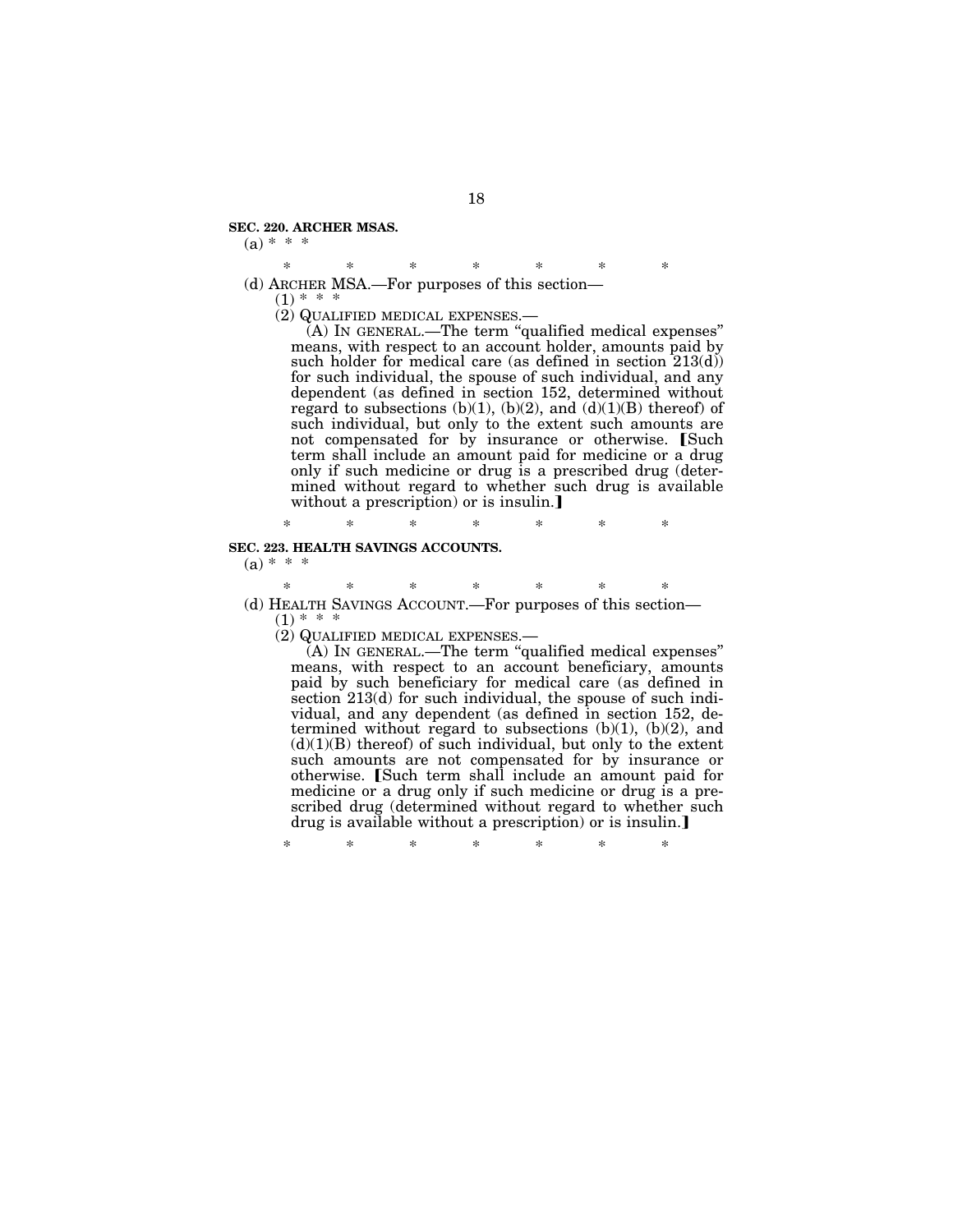## **VII. DISSENTING VIEWS**

We voted against this bill because it costs \$4 billion in lost tax revenues and this revenue loss is not offset. When combined with the three other health care measures under consideration at the Markup, the total cost for all bills is nearly \$42 billion—and the Majority has not set forth any options to pay for this cost. Not one option was set forth at the Markup. It is simply unacceptable in this time of fiscal austerity to not pay the cost of these bills. It is irresponsible to add nearly \$42 billion to the deficit.

This Markup continues the Majority's attempt to repeal the Affordable Care Act (ACA) without offering a replacement. In January of 2009, the Majority voted to repeal and replace the ACA. If their replacement solution is expanded access to Health Flexible Spending Accounts and Health Savings Accounts, then it falls far short of the needs of American families. Neither Health Flexible Spending Accounts nor Health Savings Accounts provide health coverage to participants. They only provide tax breaks for certain health costs. They are not real solutions to the problems facing our nation with respect to health care and insurance coverage.

> SANDER M. LEVIN. CHARLES B. RANGEL. FORTNEY PETE STARK. JIM MCDERMOTT. JOHN B. LEWIS. XAVIER BECERRA. EARL BLUMENAUER.